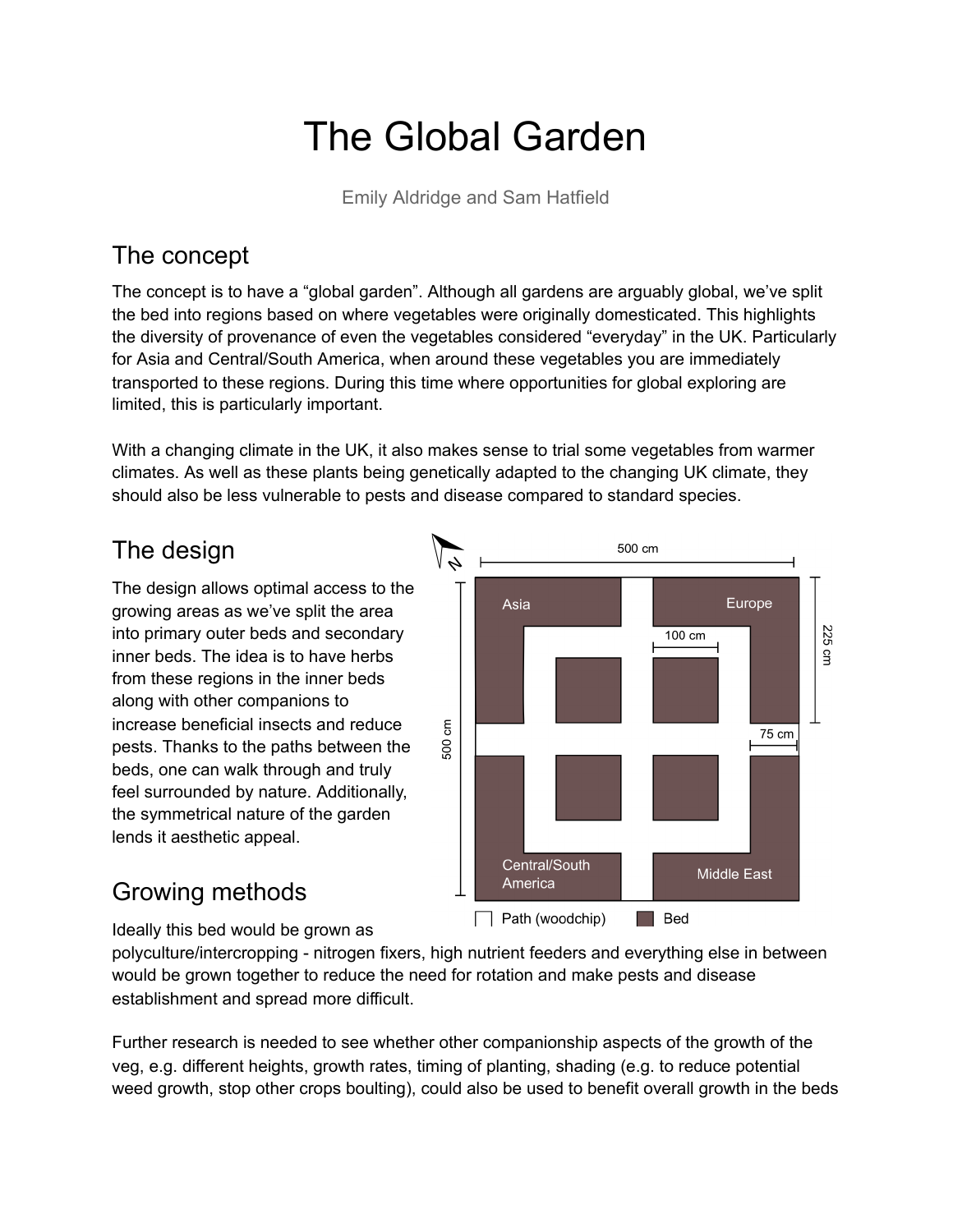## Vegetables

We've selected a large number of vegetables. Some such as tomatillos seem to be grown by gardeners quite widely in the UK. Others such as daikon are more experimental but can still be sourced. It's hard to deduce how many crops can realistically be grown without investigating a number of other aspects such as planting distance, size of plant, potential support needed further and this will be done if this proposal is selected.

If possible, selected varieties should be perennial as more effective root systems can be put down. This helps to combat the impacts of weather extremes due to better access to water and nutrients. Avoiding annual planting also reduces soil disturbance, reduces labour requirements and is likely how historical cultivars were grown. The majority of vegetables selected by us, even if not "standard" choices, are visually similar to more well known species and therefore shouldn't cause confusion when supplied to the groups preparing meals.

# Companion plants

We'd like to use companion planting as much as possible in the beds. As well as edible companions, non-edible companions should be used without compromising bed space too much. Depending on whether they deter pests or pull them, they should either be planted in the main bed polyculture or in the secondary bed to separate them from the primary vegetables. As such, we have relaxed the thematic constraint of each regional section to allow a better choice of appropriate companion plants.

The companion plants we will consider generally are the following:

Plants that deter pests through volatiles:

- Marigolds (deters whitefly and aphids from crops e.g. tomatoes, sweetcorn, beans)
- Onions and leeks (deter carrot root flys and aphids)
- Herbs
	- Thyme, marjoram, sage, coriander, parsley, mint, catnip
- Summer savory

Plants that pull pests/ sacrificial plants:

● Nasturtiums (Attracts cabbage white, blackfly to protect e.g. cabbages, cauliflower, broccoli)

## The four sections

#### Asia

We've selected three brassicas - pak choi, choy sum, mizuna. Due to the susceptibility to pests (in particular, cabbage white), ideally all plants should be separated and intercropped with other plants e.g. as brassicas are nutrient hungry, soybean (or another legume) should be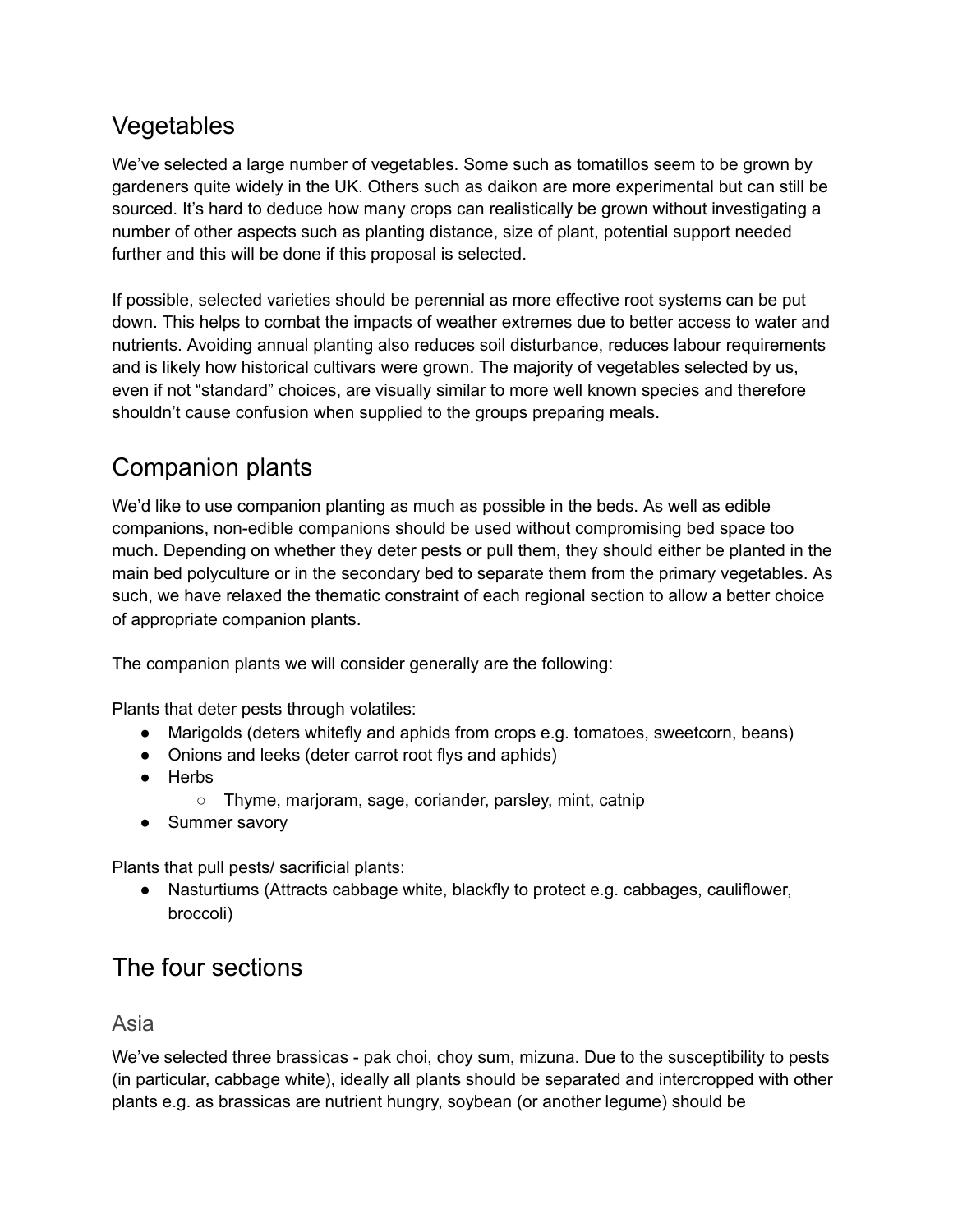intercropped with them e.g. root vegetables daikon and ginger. Soybean is an unconventional choice but could be harvested young for edamame. Ginger prefers to be shaded and could therefore use soybean as a companion. Cabbage white lay eggs on nasturtiums and therefore should be planted in the secondary beds to "pull" adults away. Asian mint will be included, whose strong smell deters pests, and also lemongrass. These will both be grown in separate pots, to stop the Asian mint spreading and to allow the lemongrass to be moved inside over winter.

## Central/South America

There are a number of potato alternatives which originate from Central/South America mashua, yakon, oca. We don't think they will be affected by blight but it's not clear whether they will be as susceptible to other soil pests such as wireworm. It is likely that even if they are, they will be less susceptible than potatoes. Lima bean (similar to broad) should be intercropped with tomatillos for nutrients. Achocha are similar to courgettes and produce very high yields. They seem to have been grown successfully in the UK. Cucamelons have a similar, low-maintenance growing style to tomatoes and are generally of little interest to pests. Mexican coriander and amaranth will attract pollinators, with the latter also providing aesthetic appeal and high yields. We should try to source amaranth from the Nepalese!

#### Middle East

We have picked several pulses and beans, namely peas, broad beans and chickpeas. Peas and broad beans in particular have a well documented ability to encourage nitrogen fixation, which all those sharing the soil will benefit from. If these are grown on pole then this can provide shade for the spinach and kale from the strong sunlight. Beetroot and lettuce are known to grow well together, as the lettuce leaves block out weed growth leaving more water and nutrients for the beetroot. White butterflies are deterred by the scent from celery, which will protect the kale.

### Europe

In order to deter carrot root fly, carrots should be planted with alliums and garlic chives should be planted in the secondary bed. Taunton Deane kale is a perennial brassica and can grow up to 2m in height. As such, plants should be positioned carefully to ensure the shade provides benefits to other vegetables or conversely, so the shade falls outside of the plot. We've also selected two more brassicas, Romanesco and red cabbages. Similarly to the other regions, care should be taken to separate plants and to intercrop with non-brassicas. Ideally a legume should be intercropped with brassicas to provide nitrogen fixation, however there doesn't seem to be a legume with European origins. French beans might be the easiest cheat here! Other heritage UK vegetable varieties should be investigated further for inclusion in this bed.